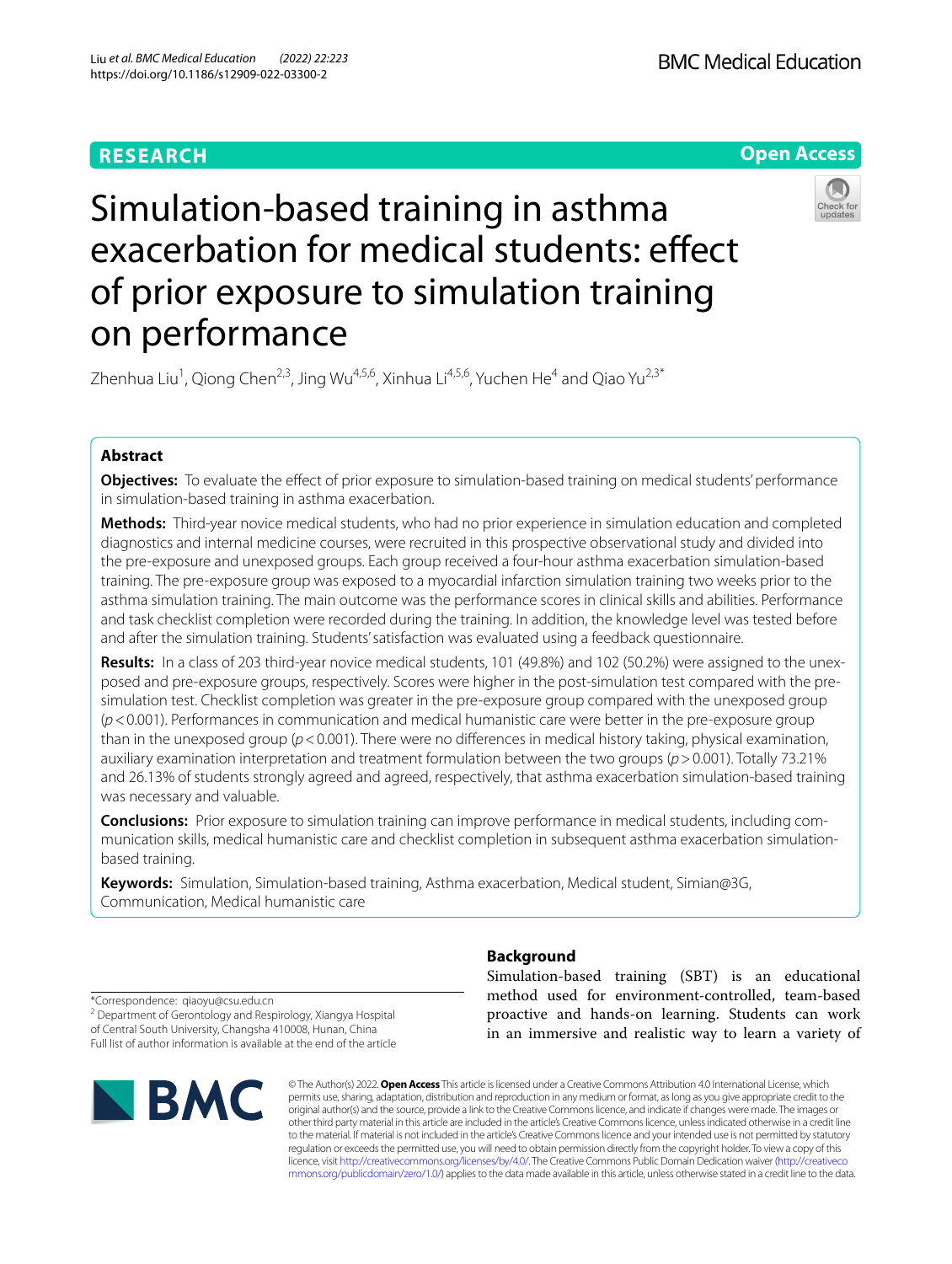clinical skills without compromising patient outcomes [[1\]](#page-7-0). High-fidelity simulation uses a computer-controlled 3D simulator for displaying various clinical manifestations, while an experienced instructor manages the mannequin according to the simulated case. SBT is considered an efficient tool for teaching competency tasks, including professionalism, medical knowledge, team performance, medical humanistic care and communications skills  $[2, 3]$  $[2, 3]$  $[2, 3]$  $[2, 3]$  $[2, 3]$ . The advantages of high-fidelity simulation have been demonstrated in several studies in critical care, emergency medicine, surgery and anesthesiology [\[4](#page-7-3), [5](#page-7-4)]. Simulation allows task repetition and gradual increase in complexity, which provides students with an opportunity for reflection, effective feedback and debriefing  $[6, 7]$  $[6, 7]$  $[6, 7]$  $[6, 7]$ .

The most widely adopted pedagogical approaches involve traditional teaching methods, for example, lectures to foster knowledge and small group training for novices to gain profciency in clinical skills. Asthma exacerbation is frequently encountered in the emergency department. Early detection and treatment of asthma exacerbation is crucial to preventing disease progression [[8\]](#page-7-7). However, medical students have few opportunities to learn from real and critically ill asthma cases. For patient safety, medical students should not manage an asthma exacerbation, for the frst time, in patients. SBT with high fdelity simulator provides a reasonable educational opportunity for medical students to gain experience in managing an emergency with these severely ill patients.

As mentioned in previous reports, there is no doubt about the benefts of SBT in learning asthma exacerbation, but whether more simulation-based training would be better is unknown [\[3,](#page-7-2) [6](#page-7-5), [9\]](#page-7-8). It was demonstrated that students progress rapidly and acquire higher performance scores after practicing with diferent scenarios or repeatedly practicing on the same scenario [[10\]](#page-7-9). However, due to limited teaching resources, many students do not have the opportunity to perform a scenario simulation more than once. A professional subject is often equipped with only one simulation course per scene. It is unclear whether only one scenario simulation training per subject would be helpful for students to follow-up scenario simulation learning in other subjects. We proposed the hypothesis that prior exposure to SBT would improve the performance of medical students in the subsequent SBT. The purpose of this study was to evaluate the efect of previous exposure to SBT on knowledge improvement, clinical skills, communication skills and humanistic care, in subsequent SBT.

#### **Methods**

#### **Study design and participants**

This was a prospective observational study to evaluate the efect of previous SBT experience on performance in following asthma exacerbation SBT. The study was performed in Clinical Skills Training Center from September 2020 to January 2021 in Xiangya Hospital of Central South University, and was approved by the Ethics Committee of the Xiangya Hospital of Central South University.

A total of 203 medical students were recruited as participants. All medical students are undergraduates of 2017 grade from Xiangya Medical School, Central South University. Inclusion criteria were: (1) third-year medical students and aged>18 years; (2) completion of diagnostics and internal medicine courses; (3) no prior experience of simulation education; (4) consent to participate in "Asthma Simulation Course". The participants were grouped into the pre-exposure and unexposed groups by student number, i.e., no complete randomization. Grouping by student number is the most common and convenient grouping method in our medical school. One group was exposed to myocardial infarction scenario two weeks prior to the asthma simulation  $[11]$  $[11]$ , constituting the "pre-exposure group". The other group was not exposed to other scenarios before receiving the asthma simulation, constituting the "unexposed group". Each group was divided into 25 subgroups of 4 to 5 medical students. Students in each subgroup were selected by lots to play the roles of a doctor, a physician assistant, a nurse, and family members (1–2 students).

#### **Pre‑simulation quiz**

Each student completed a pre-simulation self-assessment quiz, which comprised 10 multiple-choice questions pertaining to the pathophysiology, diagnosis and treatment of asthma.

#### **Simulation fowchart**

After quiz completion, the participants were introduced and oriented to Simian@3G by a simulation training specialist who examined the patient simulator and set up a scenario during simulation training (Fig. [1](#page-2-0)).

The myocardial infarction scenario was ST segment Elevation Myocardial Infarction (STEMI) in the inferior wall occurring in the emergency department. The simulation performance ran for approximately 10 min. If no correct treatment was administered, the case culminated in cardiopulmonary arrest; in case the critical action and treatment were completed, the simulation ended before the 10-min mark (Supplement to Fig. [1](#page-7-11)).

The study scenario involved a simulation of a moderate asthma exacerbation occurring in the emergency department. The simulation performance ran for approximately 10 min. If no correct treatment was administered, the case culminated in cardiopulmonary arrest; in case the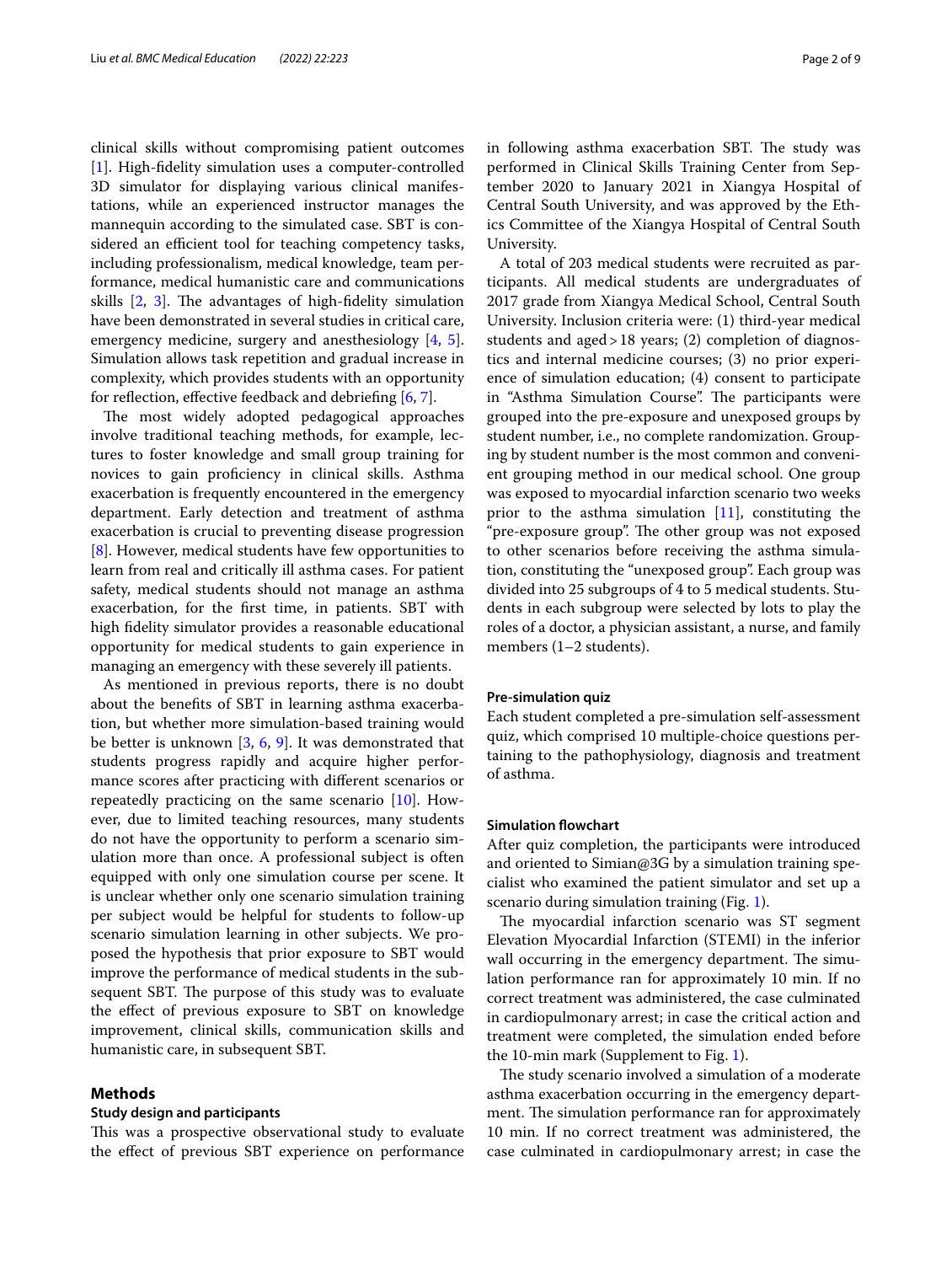

<span id="page-2-0"></span>critical action and treatment were completed, the simulation ended before the 10-min mark (Fig. [2](#page-3-0)).

Participants were clearly instructed to express their thought processes and actions ("think aloud") and to employ teamwork skills, including leadership, role delegation, mutual respect and closed-loop communication. During each simulation, two independent assessors, who were usually seasoned senior clinicians and experienced in simulation evaluation, observed the entire training process and scored the performance of each group in the management of asthma exacerbation. Assessors were blinded to group allocation.

#### **Checklist**

A checklist was used to record the achievements of the simulation and to evaluate participants during simulation. The checklist was based on previous reports  $[12,$  $[12,$  $[12,$ [13\]](#page-7-13) and adjusted according to our specifc case and discussion with experts in respiratory medicine. There were 22 items in the checklist (Supplementary Table [1\)](#page-7-14), which were graded with a binary rating ("achieved" or "not achieved"), including medical history taking (6 items), physical examination (7 items), observation of disease development (3 items), auxiliary examination interpretation (2 items), treatment (3 items) and diagnosis (1 item).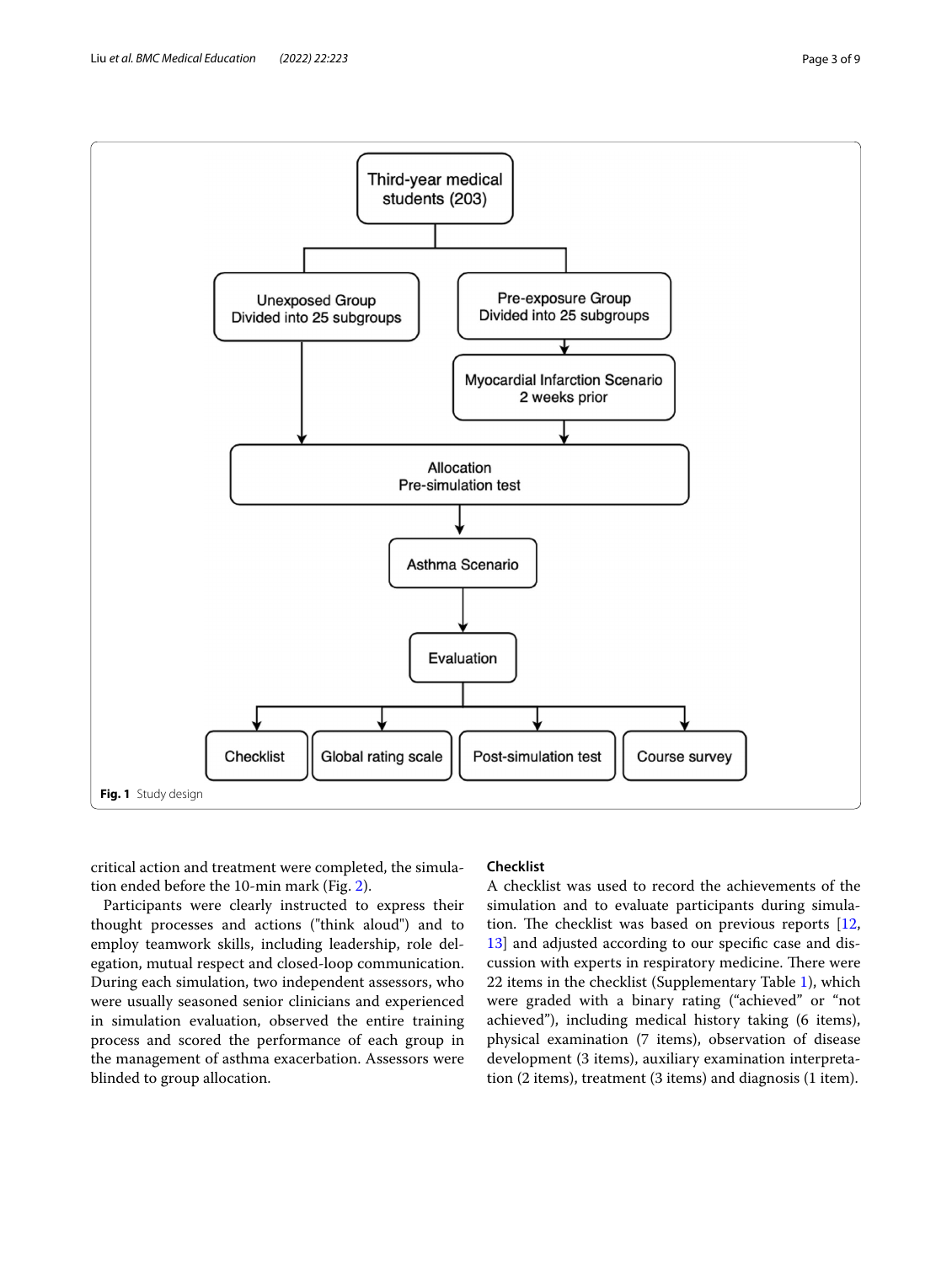

#### <span id="page-3-0"></span>**Global rating scales**

We next used the global rating scale (GRS) to assess clinical competency. The GRS typically requires assessors to rate the overall performance of participants based on expert judgment. Five-point Likert scales were used in rating scales to evaluate the performance of participants. There were six items in the rating scales, including medical history taking, physical examination, auxiliary examination interpretation, treatment, communication skills and medical humanistic care, with the last two being the basis of medicine throughout history. Good communication makes the patients feel supported, to trust the physician's judgment, and to engage with medical advice. Medical humanistic care aims to provide health care with honesty, empathy, compassion, altruism and respect to dignity and beliefs of the patients and their families [\[14](#page-7-15), [15\]](#page-7-16). Communication skills were evaluated based on the doctor-patient communication (DPC) questionnaire and the ComOn check rating scale [[16](#page-7-17), [17](#page-7-18)]. As to humanistic care evaluation, we referred to the ICARE Scale [[18\]](#page-8-0).

Average GRS was determined and used to describe the overall performance quality. All rating scales were assessed by the assessors, and each performance received

one of the fve following grades: "excellent, satisfactory, borderline satisfactory, borderline fail and fail".

#### **Debriefng**

At the end of the scenario, a formal debriefng was conducted for the participants to reexamine the simulated case experience, share their mental model and foster the reasoning behind their clinical judgment. Debriefng is a crucial part in simulation training, which allows participants to gain a clear understanding of their actions and thoughts processes to promote learning outcomes and enhance future clinical performance.

#### **Post‑simulation quiz**

After completion of simulation activities and debriefng sessions, the participants completed another 10-question post-simulation quiz related to the diagnosis and treatment of asthma.

#### **Course survey**

The students were invited to complete a course evaluation survey voluntarily at the end of the course, which contained questions focused on course evaluation,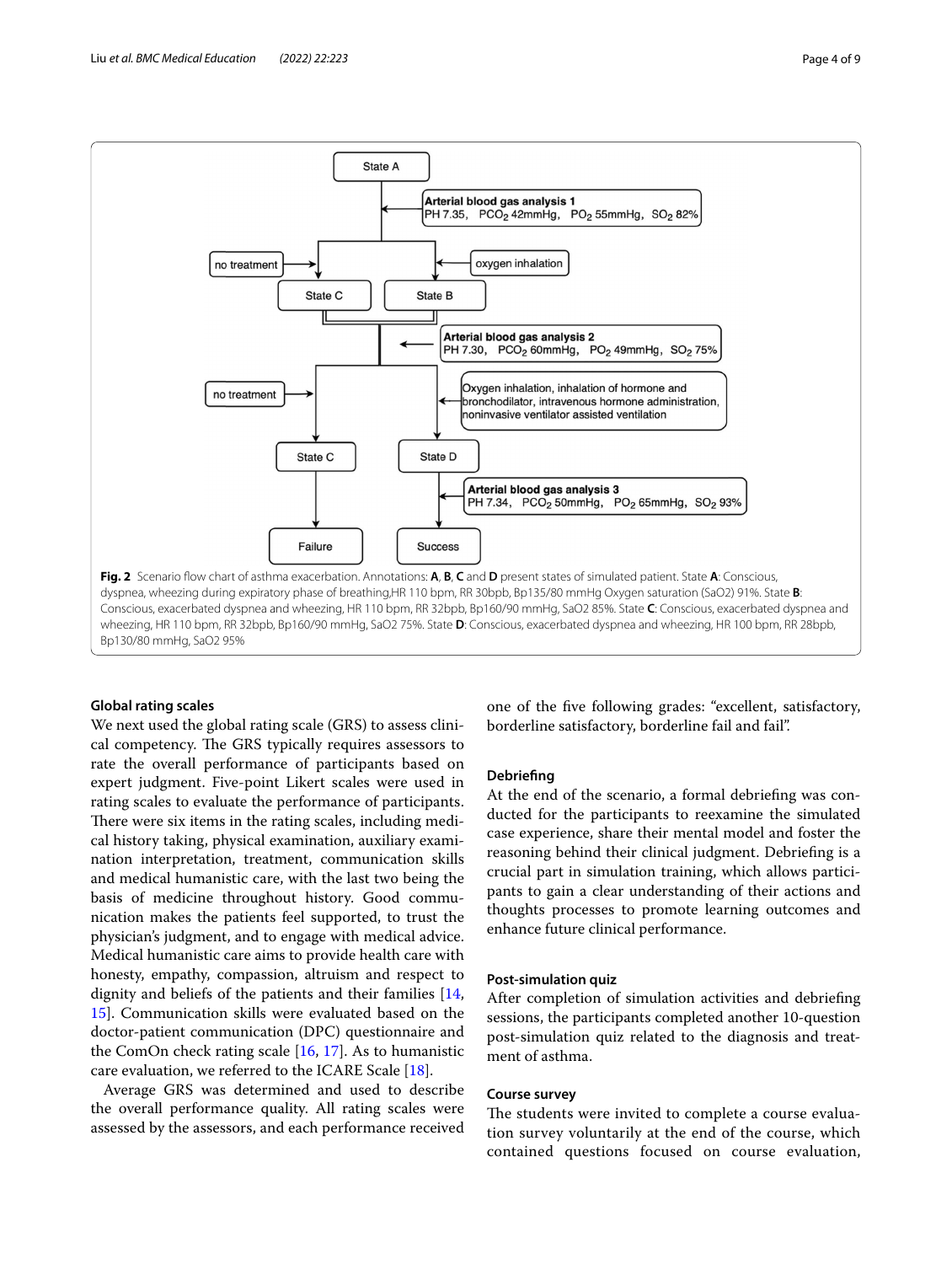self-improvement, teaching model and equipment. The survey was based on the Kirkpatrick scale, with adjustments according to our case. The course evaluation was conducted on <https://www.wjx.cn>.

#### **Data analysis**

Statistical analysis was performed with SPSS ver. 26.0. Pre- and post-simulation test scores, checklist, rating scales and survey responses were summarized by descriptive statistics. Data were expressed as mean $\pm$ standard deviation and analyzed by the Kolmogorov–Smirnov test (K-S test) to assess normality. The Mann–Whitney test was used to analyze differences between the two groups in pre-simulation test scores, post-simulation test scores, checklist and rating scales. The Wilcoxon's Sign Rank test was used to analyze the diference between the pre-test and post-test scores in each group. Spearman correlation coefficients were used to describe the associations of checklist items with rating scales. *P* < 0.01 was considered statistically signifcant.

#### **Results**

#### **Characteristics of the study population**

A total of 203 participants were included in this study. They finished diagnostics and internal medicine courses and had no prior experience of simulation education. Participant age ranged from 20 to 24 years. Totally 69.5%

<span id="page-4-0"></span>**Table 1** Average test scores in pre-simulation and postsimulation

| Average test<br>scores | <b>Unexposed Group</b><br>$(n=102)$ | Pre-exposure<br>Group<br>$(n=101)$ | р     |
|------------------------|-------------------------------------|------------------------------------|-------|
| Pre-test               | $77.35 + 12.50$                     | $77.03 \pm 12.45$                  | 0.911 |
| Post-test              | $88.33 + 9.16$                      | $86.83 + 8.80$                     | 0.218 |
| p                      | 0.001                               | 0.001                              |       |

of the participating students were female, and 30.5% were male. Of all patients, 101 and 102 were assigned to the unexposed (not exposed to simulation) and pre-exposure (myocardial infarction simulation 2 weeks before asthma simulation) groups. Each group was divided into 25 subgroups of 4 to 5 students.

#### **Pre‑simulation and post‑simulation quiz scores in the unexposed and pre‑exposure groups**

Average pre- and post-simulation test scores in both groups are shown in Table [1.](#page-4-0) There were no differences in average scores between the unexposed and pre-exposure groups in pre-simulation test scores  $(77.35 \pm 12.50)$ vs. 77.03 $\pm$ 12.45,  $p$ =0.911) and post-simulation scores  $(88.33 \pm 9.16 \text{ vs. } 86.83 \pm 8.80, p=0.218).$ 

Knowledge improved after the simulation, as demonstrated by post-simulation scores that were higher than pre-simulation scores in the unexposed (77.35 $\pm$ 12.50 vs. 88.33±9.16, *p*<0.001) and pre-exposure (77.03±12.45 vs.  $86.83 \pm 8.80$ ,  $p < 0.001$ ) groups.

#### **Performance evaluation during the simulation**

Performance scores are presented in Table [2](#page-4-1). Checklist completion was improved in the pre-exposure group compared with the unexposed group  $(19.32 \pm 1.50 \text{ vs.})$  $17.6 \pm 1.61$ ,  $p < 0.001$ ). Average GRS was also higher in the pre-exposure group than in the unexposed group  $(3.82 \pm 0.34 \text{ vs. } 3.44 \pm 0.38, p = 0.001).$ 

To further investigate the abilities of these students, six individual rating scales were used in both groups. It was found that pre-exposure to simulation had no effects on medical history taking  $(2.60 \pm 0.71)$  in the unexposed group vs.  $3.16 \pm 0.62$  in the pre-exposure group,  $p=0.050$ ), physical examination  $(3.76\pm0.52)$  in the unexposed group vs.  $4.20 \pm 0.65$  in the pre-exposure group,  $p=0.013$ ), auxiliary examination interpretation  $(4.12 \pm 0.53$  in the unexposed group vs.  $4.24 \pm 0.52$ in the pre-exposure group,  $p=0.425$ ) and treatment

<span id="page-4-1"></span>

| Unexposed Group (25 groups) | Pre-exposure Group (25 groups) | p       |  |
|-----------------------------|--------------------------------|---------|--|
| $17.6 \pm 1.61$             | $19.32 \pm 1.50$               | < 0.001 |  |
| $3.44 \pm 0.38$             | $3.82 + 0.34$                  | 0.001   |  |
| $2.64 + 0.64$               | $3.24 \pm 0.60$                | 0.002   |  |
| $2.60 + 0.71$               | $3.16 \pm 0.62$                | 0.050   |  |
| $3.76 + 0.52$               | $4.20 \pm 0.65$                | 0.013   |  |
| $4.12 \pm 0.53$             | $4.24 \pm 0.52$                | 0.425   |  |
| $3.80 \pm 0.71$             | $4.04 \pm 0.61$                | 0.19    |  |
| $2.60 + 0.71$               | $3.16 \pm 0.62$                | 0.005   |  |
|                             |                                |         |  |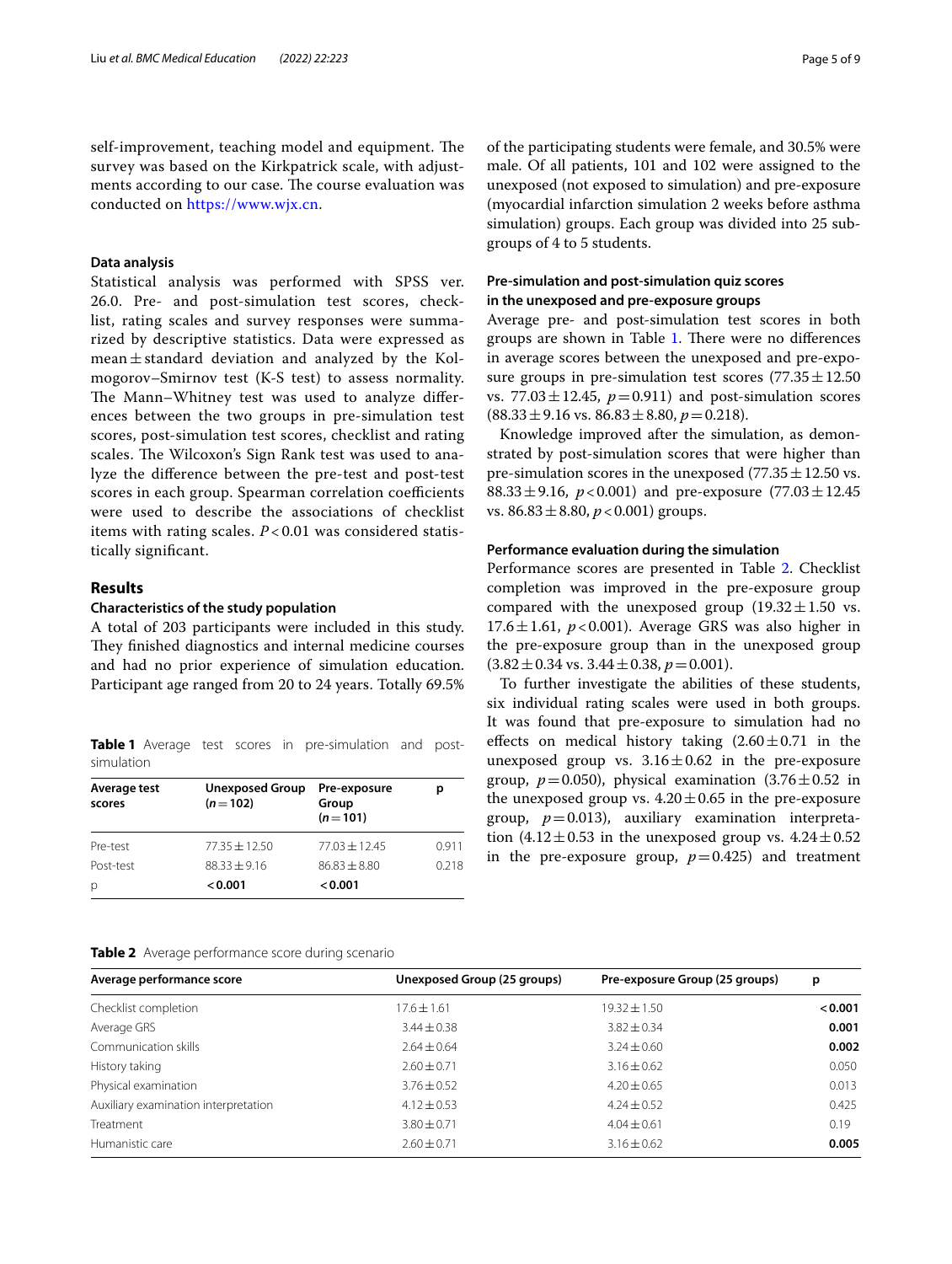#### <span id="page-5-0"></span>**Table 3** Correlation among participants' competencies

|           | <b>Average GRS</b><br>rho(p) | CC<br>rho (p)            | <b>HT</b><br>rho (p)  | PE<br>rho (p)       | <b>AEI</b><br>rho (p) | <b>TT</b><br>rho(p) | HC<br>rho (p)       |
|-----------|------------------------------|--------------------------|-----------------------|---------------------|-----------------------|---------------------|---------------------|
|           | <b>Unexposed Group</b>       |                          |                       |                     |                       |                     |                     |
| CC        | $0.777^*$ (<0.001)           |                          |                       |                     |                       |                     |                     |
| HT        | $0.873^* (< 0.001)$          | $0.775^{*}$<br>(< 0.001) |                       |                     |                       |                     |                     |
| PE        | $0.654^* (< 0.001)$          | $0.599*$<br>(0.002)      | $0.699*$<br>(< 0.001) |                     |                       |                     |                     |
| AEI       | 0.441(0.027)                 | 0.270<br>(0.192)         | 0.277<br>(0.180)      | 0.237<br>(0.253)    |                       |                     |                     |
| TT        | $0.802^* (< 0.001)$          | $0.678^{*}$<br>(< 0.001) | $0.858*$<br>(< 0.001) | $0.530*$<br>(0.006) | 0.263(0.205)          |                     |                     |
| HC        | 0.466(0.019)                 | 0.410<br>(0.042)         | 0.201<br>(0.335)      | 0.195<br>(0.351)    | 0.048(0.819)          | 0.083<br>(0.694)    |                     |
| CS        | 0.225(0.279)                 | 0<br>(0.999)             | $-0.016$<br>(0.938)   | $-0.241$<br>(0.245) | 0.021(0.921)          | 0.051<br>(0.808)    | $-0.065$<br>(0.759) |
|           | <b>Pre-exposure Group</b>    |                          |                       |                     |                       |                     |                     |
| CC        | $0.541*$<br>(0.005)          |                          |                       |                     |                       |                     |                     |
| HT        | 0.498(0.011)                 | 0.344(0.092)             |                       |                     |                       |                     |                     |
| PE        | $0.761^{*}$ (< 0.001)        | 0.258(0.214)             | 0.200(0.337)          |                     |                       |                     |                     |
| AEI       | 0.337(0.1)                   | 0.172(0.412)             | $-0.072(0.731)$       | 0.361(0.076)        |                       |                     |                     |
| TT        | $0.688^{*}$ (< 0.001)        | 0.274(0.186)             | 0.476(0.016)          | 0.375(0.065)        | $-0.035(0.869)$       |                     |                     |
| <b>HC</b> | $0.532^{*}(0.006)$           | 0.358(0.079)             | 0.055(0.795)          | 0.339(0.097)        | 0.123(0.557)          | 0.192(0.357)        |                     |
| CS.       | 0.457(0.022)                 | 0.323(0.116)             | 0.068(0.747)          | 0.292(0.156)        | $-0.057(0.786)$       | 0.301(0.144)        | $-0.041(0.845)$     |

**\*** *p*<0.001 in unexposed group represented that there is a positive correlation between the corresponding two abilities in the table

**#** *p*<0.001 in pre-exposure group represented that there is a positive correlation between the corresponding two abilities in the table

*GRS* Global Rating Scale, *CC* Checklist Completion, *HT* History Taking, *PE* Physical Examination, *AEI* Auxiliary Examination Interpretation, *TT* Treatment, *HC* Humanistic Care, *CS* Communication Skills

 $(3.80 \pm 0.71)$  in the unexposed group vs.  $4.04 \pm 0.61$  in the pre-exposure group,  $p=0.19$ ).<br>Interestingly, scores in

communication skills  $(2.64 \pm 0.64$  in the unexposed group vs.  $3.24 \pm 0.60$  in the pre-exposure group,  $p=0.002$ ) and medical humanistic care  $(2.60 \pm 0.71)$  in the unexposed group vs.  $3.16 \pm 0.62$ in the pre-exposure group,  $p=0.005$ ) were higher in the pre-exposure group compared with the unexposed group.

What's more, we hypothesized that there are associations among those performance items. Spearman correlation coefficients were used to analyze the associations of checklist items with GRS (Table [3\)](#page-5-0). Average GRS showed statistically significant positive associations with checklist completion, physical examination and treatment in both groups. Checklist completion was positively correlated with medical history taking in the unexposed group and humanistic care in the pre-exposure group. Checklist completion showed statistically significant positive correlations with medical history taking, physical examination and treatment only in the unexposed group. Treatment

was also significantly and positively correlated with medical history taking and physical examination in the unexposed group. Medical history taking also showed a significant and positive correlation with physical examination in the unexposed group.

#### **Course evaluation survey after simulation training**

A total of 106 students (52.21%) completed the postcourse survey (Table [4](#page-6-0)). Large percentages of students, 73.21% and 26.13% strongly agreed and agreed, respectively, that SBT improved their skills in problem-solving, decision-making and effective communication with patients, and resulted in a comprehensive understanding of their strengths and weaknesses in the management of asthma exacerbation. In addition, the student could perform unlimited repetitions on the simulator without any risk and receive immediate feedback according from the instructor. However, 0.66% of participants indicated that the training undermined their confidence and increased the tension and fear in facing clinical problems.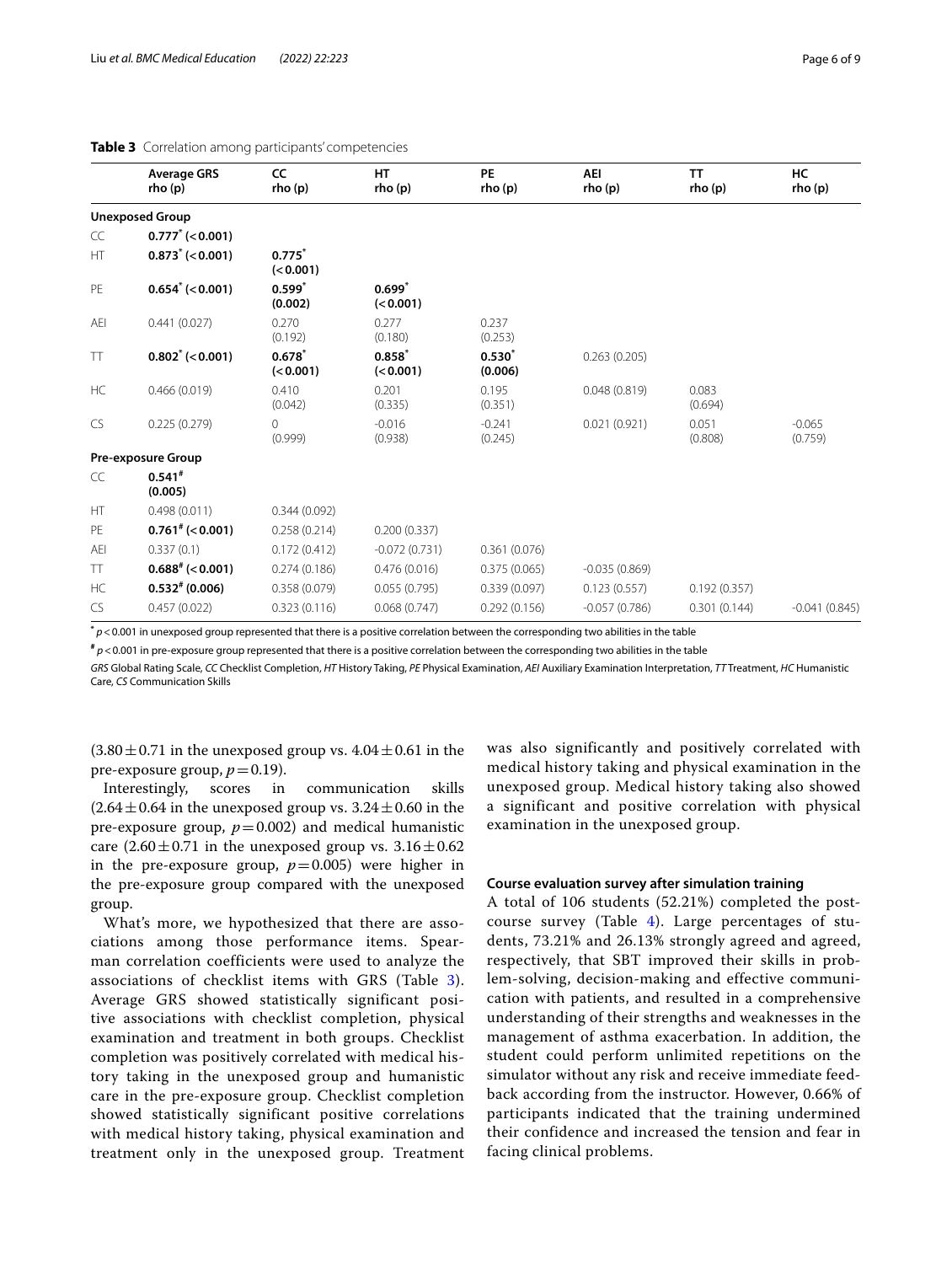#### <span id="page-6-0"></span>**Table 4** Course evaluation survey

| 10 items to evaluate this course                                                                                    | Strongly<br>disagree         | Disagree Agree           |        | Strongly agree Total students |      |
|---------------------------------------------------------------------------------------------------------------------|------------------------------|--------------------------|--------|-------------------------------|------|
| 1. The training improved confidence in facing clinical problems                                                     |                              | 3                        | 23     | 80                            | 106  |
| 2. The training eased tension and fear in facing clinical issues                                                    | $\qquad \qquad \blacksquare$ | 4                        | 28     | 74                            | 106  |
| 3. The training improved my ability to recognize and deal similar situations                                        |                              |                          | 25     | 81                            | 106  |
| 4. The training deepen my understanding of clinical knowledge and the ability of<br>clinical practice               | $\overline{a}$               | $\sim$                   | 27     | 79                            | 106  |
| 5. The training provided an opportunity for teamwork                                                                |                              |                          | 30     | 76                            | 106  |
| 6. During the simulation, I discussed the needs of patients with the team through<br>effective communication skills | $\overline{a}$               |                          | 30     | 76                            | 106  |
| 7. Self-summary and self-feedback helped to recognize own strengths, weaknesses<br>and blind spots                  | $\overline{\phantom{a}}$     |                          | 36     | 70                            | 106  |
| 8. The instructor's feedback were helpful                                                                           |                              | $\overline{\phantom{a}}$ | 33     | 73                            | 106  |
| 9. The equipment was realistic and helpful                                                                          | ٠                            | $\overline{\phantom{a}}$ | 21     | 85                            | 106  |
| 10. The training was very valuable                                                                                  | $\overline{a}$               | $\overline{\phantom{a}}$ | 24     | 82                            | 106  |
| Average student number                                                                                              | $\mathbf 0$                  | 0.7                      | 27.7   | 77.6                          | 106  |
| Percentage(Average/Total)                                                                                           | $\Omega$                     | 0.66%                    | 26.13% | 73.21%                        | 100% |

#### **Discussion**

This study compared the performance of two student groups that underwent asthma exacerbation simulation training, including the pre-exposure and unexposed groups, to assess how a prior experience in simulation training afects performance in subsequent an asthma exacerbation simulation.

The above results revealed that previous exposure to SBT was helpful in subsequent SBT in communication skills with patient and medical humanistic care. Medical humanistic care always runs through the whole process of communication with patients, especially in critically ill, elderly, pediatric and tumor patients [\[14](#page-7-15), [15,](#page-7-16) [19,](#page-8-1) [20\]](#page-8-2). As for communication skills, our assessors mainly focused on the following aspects: whether the student used simple and concise language to the family of simulated patient, whether the student summarized what the patient's family said all the way through, and how the student explained the poor prognosis of simulated patient to the family. In terms of humanistic medical care, the assessors observed whether the student emphasized the psychological and social aspects of medical care, and whether the student respected the patients' family and listened to them, etc. This study demonstrated that the pre-exposure group worked better compared with the unexposed group, which verifed that practice results in improvement [\[21](#page-8-3), [22](#page-8-4)].

Moreover, we also found that medical students previously exposed to simulation training analyze asthma exacerbation cases more comprehensively. We set 6 domain and 22 items in the checklist; in the pre-exposure group, participants completed more items in the checklist in the subsequent course. Asthma exacerbation is frequently encountered in respiratory medicine clinic and emergency department. Failure to recognize the signs of patient deterioration in time could lead to a fatal outcome. Therefore, familiarity with the identification and management of asthma exacerbation immediately is a necessary skill for medical students. The more items the student completes in the checklist, the higher the odds of treatment success for the simulated patient.

In addition, this study corroborated other reports. Professional knowledge improved after the simulation, with the participants' scores being higher than values before simulation [[9\]](#page-7-8). In a previous report, students who practiced with task variation did not outperform those who practiced repeatedly on the same task; in this study experience in myocardial infarction had no signifcant infuence on knowledge improvement in asthma scenario [[10,](#page-7-9) [23](#page-8-5)]. Similar mistake and de-normalization occurred in medical history taking, physical examination, auxiliary examination interpretation and treatment in both groups. Any neglected items during the simulation were listed one-by-one at the end of the debriefng, discussing how to prevent them in the future.

In the course evaluation survey, you might note that 0.66% of students fnd the experience of SBT stressful. For these students who need extra assistance, educators might consider ofering additional debriefng and practice opportunities to help them beneft from SBT.

There were several limitations in this study. Firstly, the students were grouped into the pre-exposure and unexposed groups by student number, without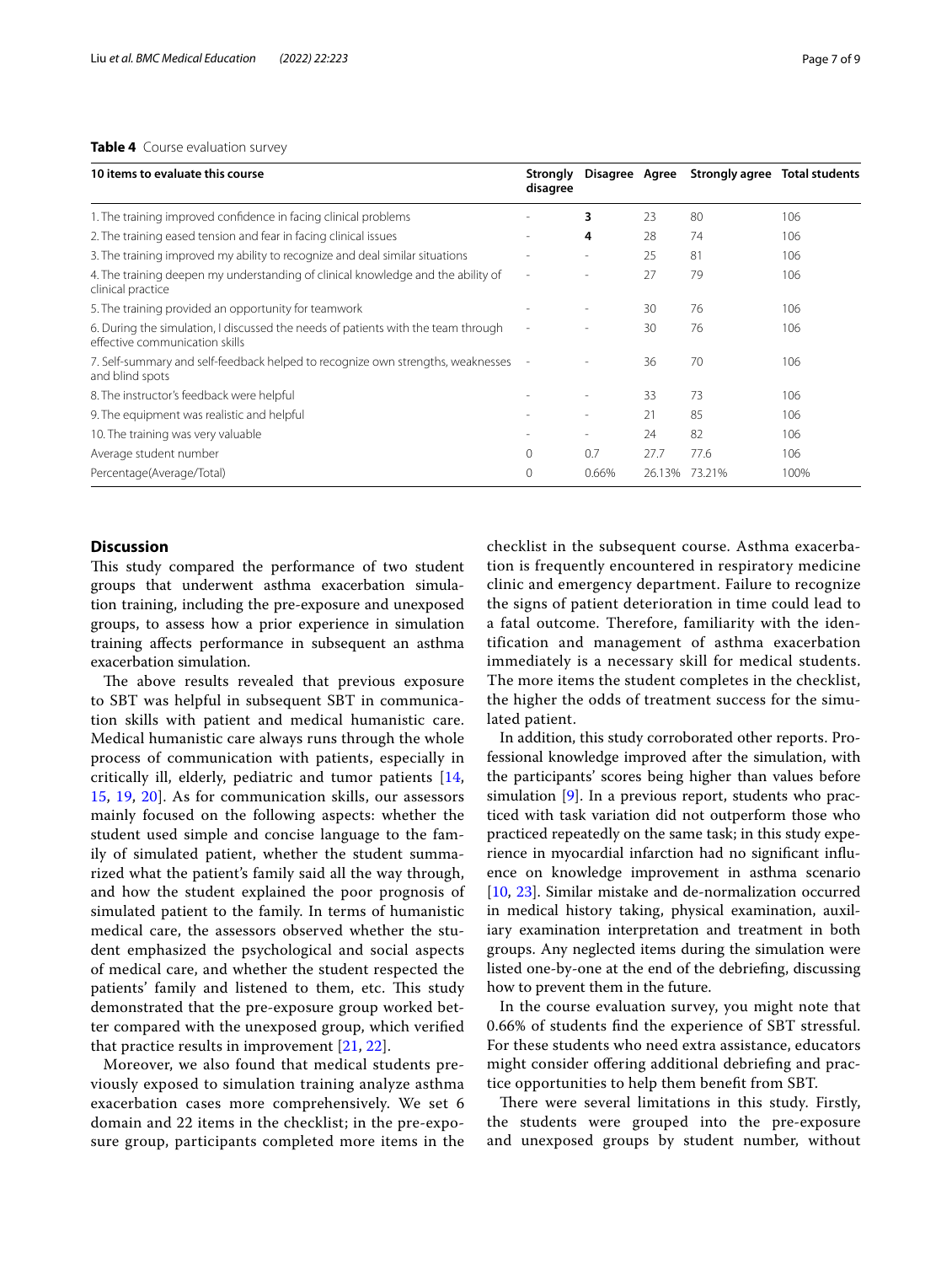complete randomization. Secondly, we acknowledged the possibility that participants discussed the course objectives with their classmates, despite a request to keep their experience confdential for the sake of the research study.

In conclusion, this study comprehensively assessed the effects of prior exposure to simulation training on performance in subsequent simulation-based asthma exacerbation training. The results are encouraging, suggesting that pre-exposure to SBT could improve communication skills, medical humanistic care, as well as checklist completion in medical students. This study adds to the accumulating literature on SBT, demonstrating the particular effects in specific learning domains of prior SBT exposure on subsequent experiences, even on non technical skills. These findings may prove useful for future researchers and educators designing simulation-based training experiments.

#### **Abbreviations**

SBT: Simulation-based training; GRS: Global rating scale.

#### **Supplementary Information**

The online version contains supplementary material available at [https://doi.](https://doi.org/10.1186/s12909-022-03300-2) [org/10.1186/s12909-022-03300-2](https://doi.org/10.1186/s12909-022-03300-2).

<span id="page-7-14"></span><span id="page-7-11"></span>**Additional fle 1.**

**Additional fle 2.**

#### **Acknowledgements**

Not applicable.

#### **Authors' contributions**

ZHL collected and analyzed the data, wrote the manuscript and made fgures and tables. JW and XHL revised the manuscript for important intellectual content. YCH checked the scenario flowchart and collected data from the Simian@3G. QC made a fnal approval of the version before publication. QY substantially contributed to the conception and design of the study, as well as data acquisition and interpretation. All authors have read and approved the manuscript.

#### **Funding**

This study was supported by grants from the National Natural Science Foundation of China (NO. 81500034 and NO. 82001359), Teaching Reform Research Project of College and University in Hunan Province (NO. HNJG-2021- 0019) and Education Reform Research Project of Central South University (NO.2021jy139).

#### **Availability of data and materials**

All data generated or analyzed during this study are included in this published article.

#### **Declarations**

#### **Ethics approval and consent to participate**

The research project was reviewed and approved by the Ethics Committee of the Xiangya Hospital of Central South University. All methods were carried out in accordance with relevant guidelines and regulations. Written informed consent was obtained from all participants.

#### **Consent for publication**

Not applicable.

#### **Competing interests**

The authors declare that they have no competing interests.

#### **Author details**

<sup>1</sup> Department of Neurology, Xiangya Hospital of Central South University, Changsha 410008, Hunan, China. <sup>2</sup> Department of Gerontology and Respirology, Xiangya Hospital of Central South University, Changsha 410008, Hunan, China. <sup>3</sup> National Clinical Research Center for Geriatric Disorders, Xiangya Hospital of Central South University, Changsha 410008, Hunan, China. <sup>4</sup>Clinical Skills Training Center, Xiangya Hospital of Central South University, Changsha 410008, Hunan, China. <sup>5</sup> Department of Internal Medicine, Xiangya Hospital of Central South University, Changsha 410008, Hunan, China. <sup>6</sup>Medical Virtual Reality Research Center of Central South University, Changsha 410008, Hunan, China.

# Received: 19 July 2021 Accepted: 28 March 2022<br>Published online: 31 March 2022

#### **References**

- <span id="page-7-0"></span>1. Datta R, Upadhyay K, Jaideep C. Simulation and its role in medical education. Med J Armed Forces India. 2012;68:167–72.
- <span id="page-7-1"></span>2. Lighthall GK, Barr J. The use of clinical simulation systems to train critical care physicians. J Intensive Care Med. 2007;22:257–69.
- <span id="page-7-2"></span>3. Ziv A, Ben-David S, Ziv M. Simulation based medical education: an opportunity to learn from errors. Med Teach. 2005;27:193–9.
- <span id="page-7-3"></span>4. Alluri RK, Tsing P, Lee E, Napolitano J. A randomized controlled trial of high-fdelity simulation versus lecture-based education in preclinical medical students. Med Teach. 2016;38:404–9.
- <span id="page-7-4"></span>5. Green ML, Aagaard EM, Caverzagie KJ, et al. Charting the road to competence: developmental milestones for internal medicine residency training. J Grad Med Educ. 2009;1:5–20.
- <span id="page-7-5"></span>6. Reznek M, Smith-Coggins R, Howard S, et al. Emergency medicine crisis resource management (EMCRM): pilot study of a simulation-based crisis management course for emergency medicine. Acad Emerg Med. 2003;10:386–9.
- <span id="page-7-6"></span>7. Heitz C, Brown A, Johnson JE, Fitch MT. Large group high-fdelity simulation enhances medical student learning. Med Teach. 2009;31:e206–10.
- <span id="page-7-7"></span>8. Collaborators GBDMM. Global, regional, and national levels of maternal mortality, 1990–2015: a systematic analysis for the Global Burden of Disease Study 2015. Lancet. 2016;388:1775–812.
- <span id="page-7-8"></span>9. Meyers L, Mahoney B, Schaffernocker T, et al. The effect of supplemental high Fidelity simulation training in medical students. BMC Med Educ. 2020;20:421.
- <span id="page-7-9"></span>10. Drummond D, Truchot J, Fabbro E, et al. Fixed versus variable practice for teaching medical students the management of pediatric asthma exacerbations using simulation. Eur J Pediatr. 2018;177:211–9.
- <span id="page-7-10"></span>11. Desmond W, Cody D, Adam D, et al. Diagnosis and management of an inferior st-elevation myocardial infarction: a simulation scenario. Cureus. 2019;11:e3995.
- <span id="page-7-12"></span>12. Kyongok P, Youngmee A, Narae K, et al. Development of a simulationbased assessment to evaluate the clinical competencies of Korean nursing students. Nurse Educ Today. 2016;36:337–41.
- <span id="page-7-13"></span>13. Angus K, Parsons MH, Cheeseman N, et al. Asthma exacerbation: an emergency medicine simulation scenario. Cureus. 2015;7:e258.
- <span id="page-7-15"></span>14. Hulail M. Humanism in medical practice: what, why and how? Hos Pal Med Int Jnl. 2018;2:336–9.
- <span id="page-7-16"></span>15. Jawad Hashim M. Patient-centered communication: basic skills. Am Fam Physician. 2017;95:29–34.
- <span id="page-7-17"></span>16. Radziej K, Loechner J, Engerer C, et al. How to assess communication skills? development of the rating scale comon check. Med Educ Online. 2017;22:1392823.
- <span id="page-7-18"></span>17. Sustersic M, Gauchet A, Kernou A, Gibert C, Foote A, Vermorel C, et al. A scale assessing doctor-patient communication in a context of acute conditions based on a systematic review. PLOS ONE. 2018;13:e0192306.